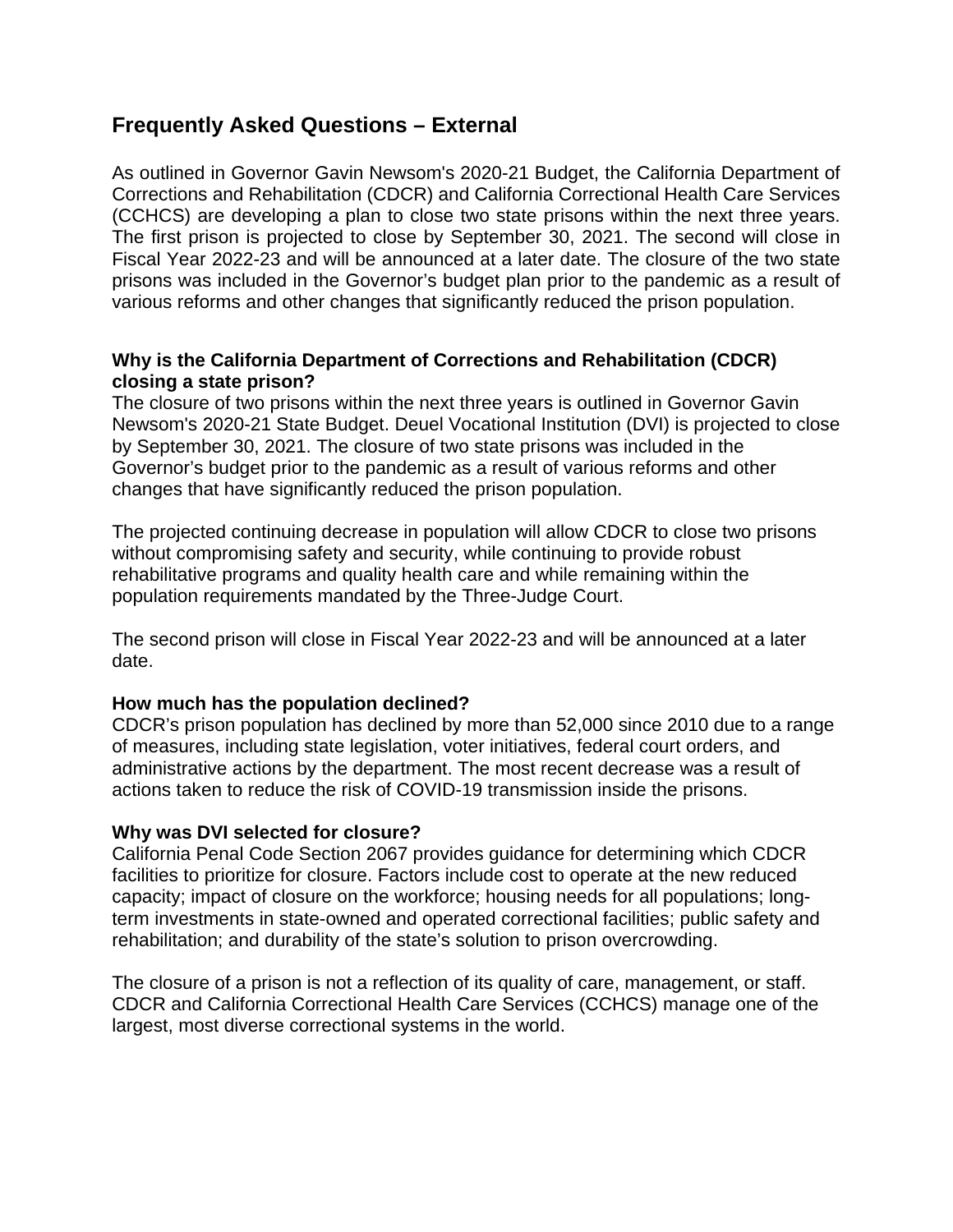#### **How will the closure impact staff?**

The closure of a prison will have a significant impact on the people who work there, their families, and the surrounding community. While staff can be assured that both the Secretary and Federal Receiver will work together to support staff during this transition and ease the impact as much as possible, relocations and possible layoffs are part of this process.

CDCR and CCHCS use the Department of Human Resources (CalHR) rules and bargaining unit contract language for calculating seniority. Seniority scores form the basis for the layoff process and staffing reductions, taking into consideration qualifying state service, military service, and exempt service. Preliminary and final scores will be posted on the CDCR and CCHCS Intranets and posted throughout the institution. Until the reductions and their effects are known, there is no specific number of years or seniority score that can be identified to determine if an individual ultimately will be impacted. Seniority will be specific to the individual's hiring authority.

- [Frequently Asked Questions -](http://lifeline/ExecutiveOperations/Communications/Documents/DVINonPeaceOfficers-%20FAQs.pdf) Non Peace Officers
- [Frequently Asked](http://lifeline/ExecutiveOperations/Communications/Documents/DVIPeaceOfficersFAQs.pdf) Questions Peace Officers

## **Will staff members be able to transfer to other institutions?**

Yes. CDCR and CCHCS will use the mitigation process to minimize or eliminate staffing reductions for impacted classifications within the area of layoff. Vacancies within a 100 mile radius of the area are identified. If there are sufficient vacancies to absorb the number of impacted staff for the specific classification, impacted staff in that classification are redirected to these vacancies. The redirections may reduce the number of impacted staff within the classification or may remove that specific classification from the impacted listing.

As always, employees may apply competitively for any positions statewide for which they meet the minimum qualifications.

### **Will staff be able to transfer to other agencies?**

CDCR and CCHCS participate in the State Restriction of Appointments (SROA) program. The SROA was developed to assist employees in finding jobs with other State agencies and making experienced employees available to other agencies with vacant positions. SROA notices will be issued to all potentially impacted employees.

### **What will happen to people currently incarcerated at DVI?**

There will be no early releases of incarcerated people due to the closure of DVI. Transfers will be made to other institutions that meet the housing needs of the DVI population. CDCR will work on a case-by-case basis to place each person in an appropriate prison to meet their rehabilitative and custody needs. All credits earned for self-help, educational, and vocational programs will transfer with the individual. Individuals will have the opportunity to finish courses in progress.

# **Has CDCR closed a prison before?**